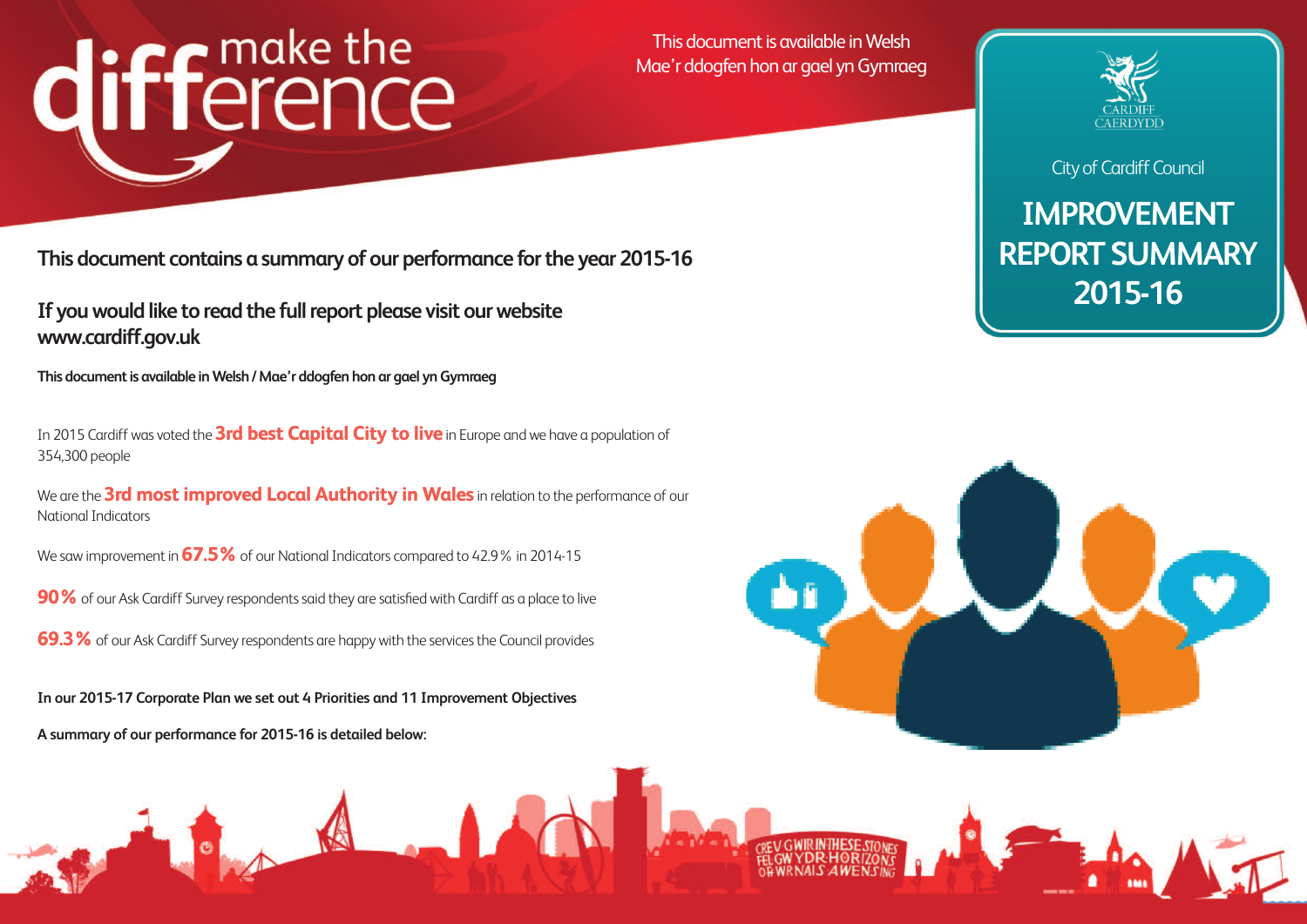**Progress against our Improvement Objecti** 

## **EDUCATION AND SKILLS FORALL**

**EveryCardiff School is a good schoolwhere learners** achieve well

**Looked After Children Cardiff achieve their f potential**

**Adult** Learners achiev **their potential**



**City of Cardiff Council** 

- Every Cardiff school is a good school where learners achieve well
- Looked After Children in Cardiff achieve their potential
- Adult Learners achieve their potential

| ves        | Good<br><b>Progress</b> | <b>Satisfactory</b><br><b>Progress</b> | <b>Unsatisfactory</b><br><b>Progress</b> |
|------------|-------------------------|----------------------------------------|------------------------------------------|
| s a        |                         |                                        |                                          |
| ıin<br>ull |                         |                                        |                                          |
| e          |                         |                                        |                                          |



#### **The council has assessed itself as making (good/satisfactory) progress**

## difference

### **Here we focussed on 3 Improvement Objectives**

None of our pupils in Local Authority Care left school without a qualification compared to 6.3% in the previous year. We are ranked **1st across Wales** and the Wales Average is 0.5%

The % of young people aged 16+ in Care who obtained 5 or more GCSEs at grade A\* to C improved to **11%**compared to 9% in 2014-15

Our Personal Education Plan and Looked After Children Traineeship Scheme were highlighted by ESTYN as two areas of good practice. **31 young people gained work experience**

**59.3%** of our pupils achieved a GCSE A\*-C in English or Welsh and Maths compared to 54.04% in 2014-15. This places us above the Wales Average of 58.3% and we are ranked 10th across Wales

Attendance in our Primary Schools improved to **95.5%** compared to 94.9% in 2014-15. The Wales Average is 95% and we are ranked 5th across Wales

We maintained our performance of **93.9%** in attendance at our Secondary Schools and we are ranked **11th** across Wales. The Wales Average is 93.9%

Our Adult Community Learning Service delivered **487** courses to priority learners in Communities First areas, compared to 292 in 2014-15

**98%** of our Into Work Service users reported feeling better able to enter employment as a result of the training they had received, an increase of 18% when compared to last year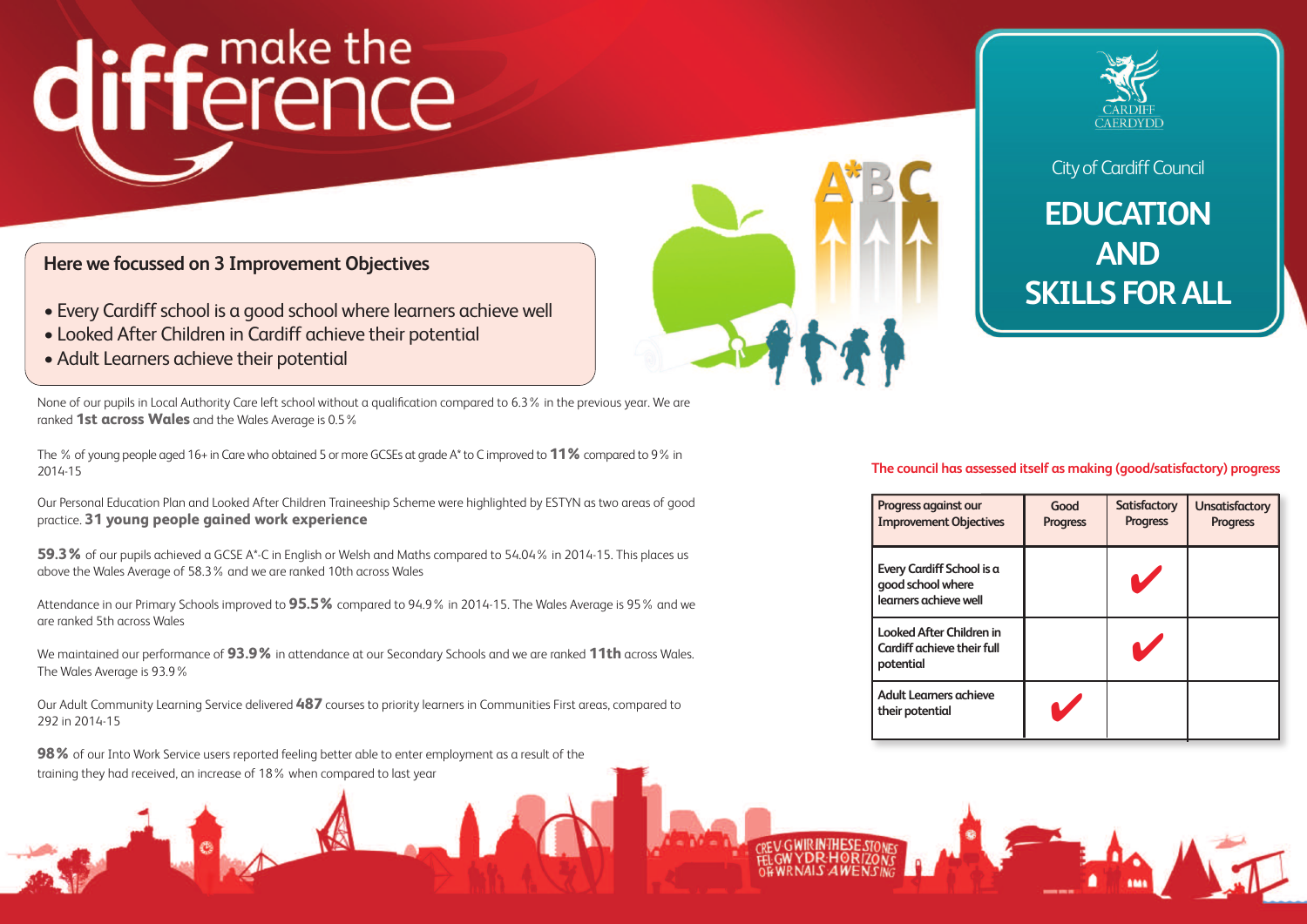## **SUPPORTING VULNERABLE PEOPLE**

## difference

#### **Here we focussed on 3 Improvement Objectives**

- People at risk in Cardiff are Safeguarded
- People in Cardiff have access to good quality housing
- People in Cardiff are supported to live independently

We helped **713** tenants transfer or exchange their property as a result of Welfare Reform

We made **2262** offers of Social Housing to those affected by Welfare Reform

**75.1%** of our tenants reported they are happy with Cardiff Council as their landlord, and **86.6%** are satisfied with the condition of their property

It took us an average of 247 calendar days to deliver a Disabled Facilities Grant, compared to 197 calendar days in 2014-15. The Wales Average is 241 and we are ranked **13th across Wales**

**Progress against our Improvement Object** 



**People** at risk in Cardi **are safeguarded**

**People** in Cardiff have **access to good quality housing.**

**615**adults were using our Direct Paymentsscheme compared to 550 in 2014-15

**People** in Cardiff are **supported to live independently**





**City of Cardiff Council** 

We launched the First Point of Contact (FPOC) and **1052**cases were resolved at FPOC where alternative outcomesfor independent living were identified to allow people to remain in their own homes

| ives    | Good<br><b>Progress</b> | <b>Satisfactory</b><br><b>Progress</b> | <b>Unsatisfactory</b><br><b>Progress</b> |
|---------|-------------------------|----------------------------------------|------------------------------------------|
| iff     |                         |                                        |                                          |
| e<br>:y |                         |                                        |                                          |
|         |                         |                                        |                                          |

#### **The council has assessed itself as making (good/satisfactory) progress**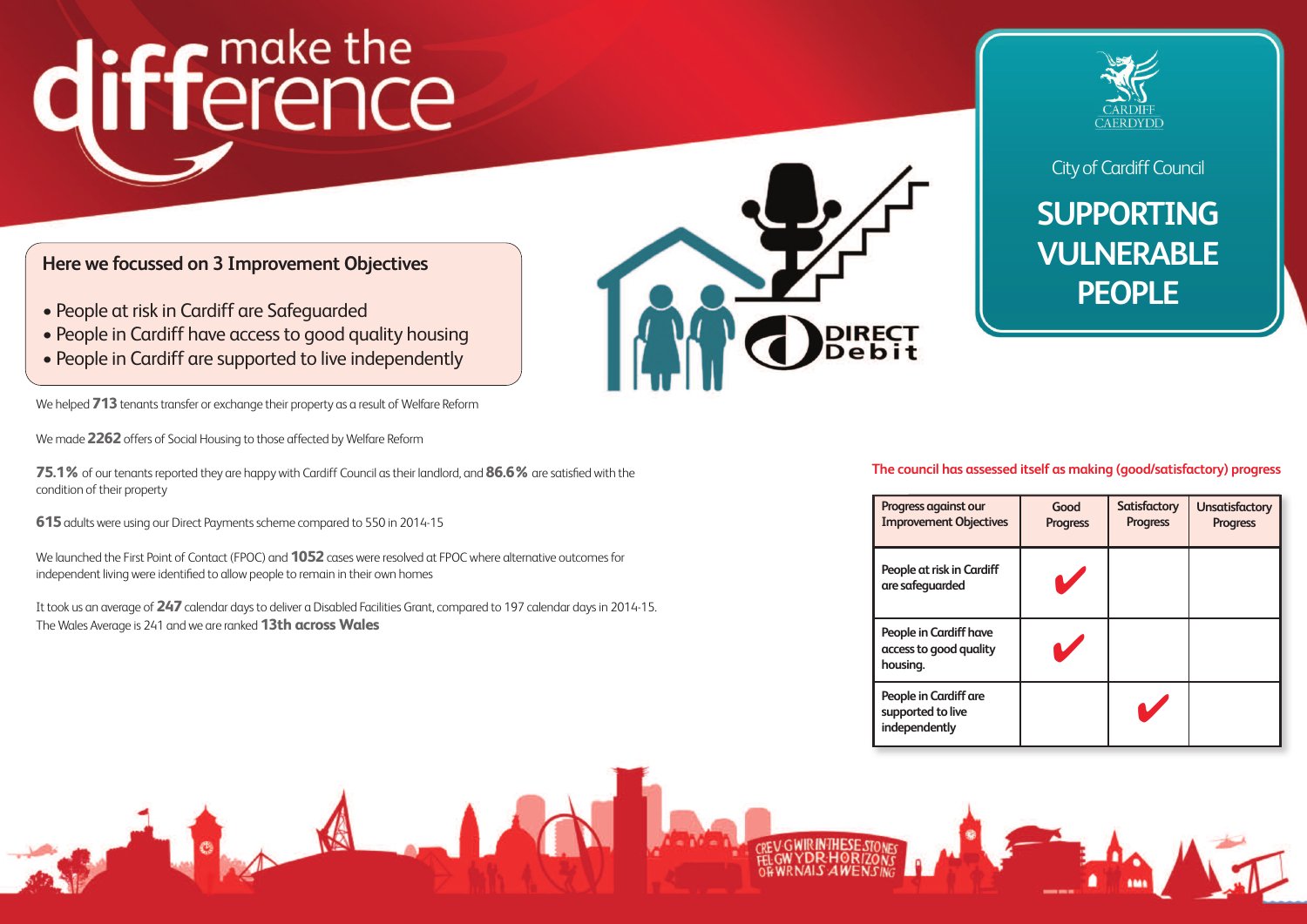## **SUSTAINABLE ECONOMIC DEVELOPMENT**

## difference

### **Here we focussed on 2 Improvement Objectives**

- Cardiff has more employment opportunities and higher value jobs
- Cardiff has a high quality city environment that includes attractive public spaces and good supporting transport infrastructure

We supported **415** businesses financially or otherwise compared to 351 in 2014-15

There were 4304 new and safeguarded jobs in businesses supported by us compared to 2395 in 2014-15

We maintained the Green Flag status of nine of our parks and green spaces and 87.2% of our respondents in the Ask Cardiff survey reported being satisfied with parks and open spacesin Cardiff

We have achieved a **6%** year-on-year reduction in carbon emissions from the Council's estate which supports our carbon reduction committment

**Progress against our Improvement Object** 



There were **20.5 million visitors to Cardiff** a 5% increase compared to 2014-15. The economic impact oftourism was £1.20billion an increase of 6.8% compared to 2014-15

> **Cardiff** has a high que **city** environment that **includes** attractive pu **spaces and good supporting transport infrastructure**



**City of Cardiff Council** 

**13,881 jobs**were supported by tourism spend, an 8.3% increase compared to 2014-15

**Cardiff has more employment opportunities and higher value jobs**

| ives                 | Good<br><b>Progress</b> | Satisfactory<br><b>Progress</b> | <b>Unsatisfactory</b><br><b>Progress</b> |
|----------------------|-------------------------|---------------------------------|------------------------------------------|
| gher                 |                         |                                 |                                          |
| ality<br>ιt<br>ablic |                         | V                               |                                          |



#### **The council has assessed itself as making (good/satisfactory) progress**